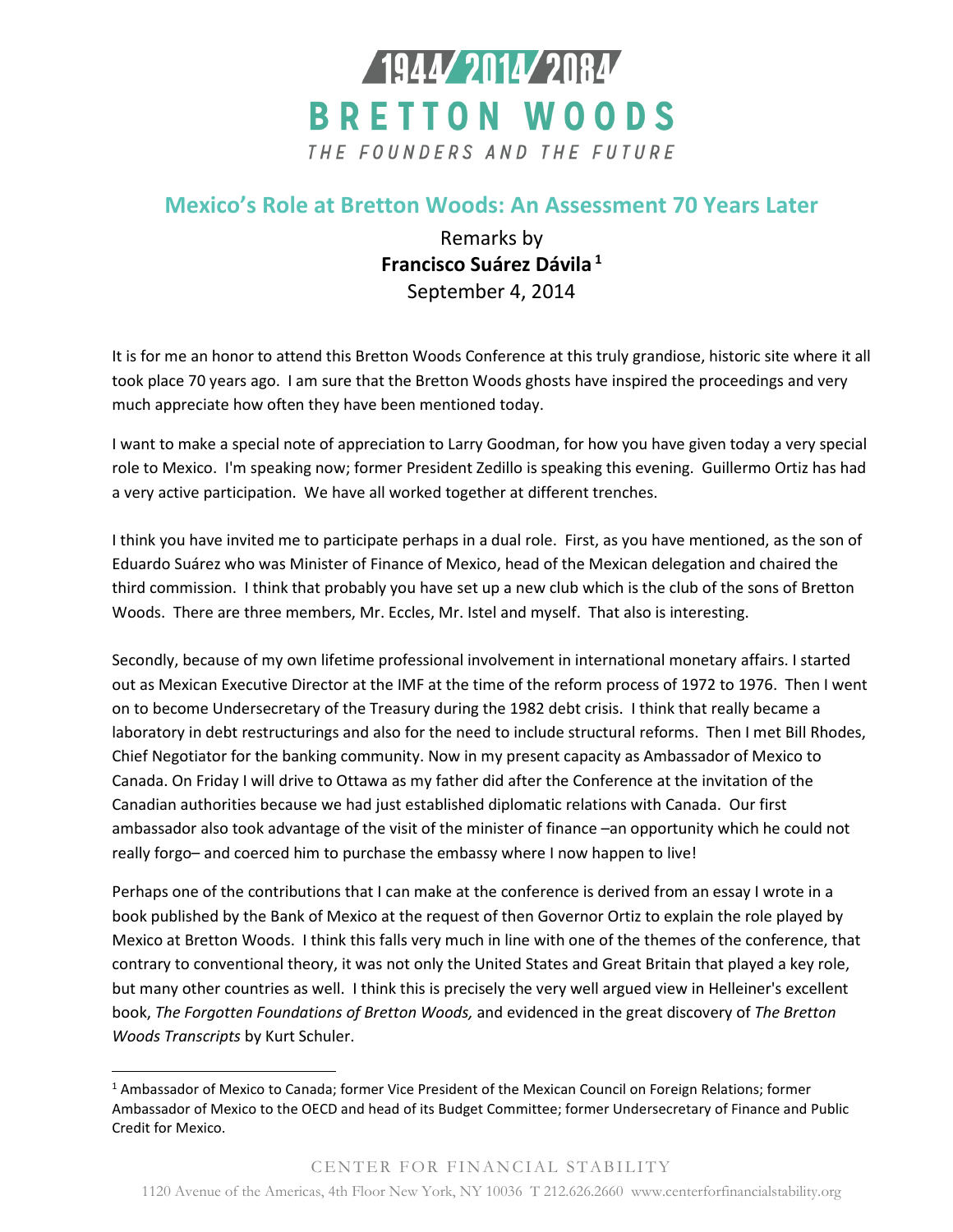## 1944 2014 2084 **BRETTON WOODS** THE FOUNDERS AND THE FUTURE

I will present some key arguments which are based on the Memoirs of my father, but also those of two other delegates that were here, Mr. Cosío and Mr. Urquidi. These are useful historical sources to remember. I also studied the two great volumes on the Proceedings. They all demonstrate that Mexico and some Latin American countries played a very important role. My main points attempt to demonstrate this thesis.

First, Eduardo Suárez was asked to propose Secretary Morgenthau to chair the conference. He was seconded by Canada's Minister Ilsley and Brazil's Minister Souza Costa and Russian Commissar Stepanov. Why this special distinction? Mr. Morgenthau had great personal appreciation for the Mexican minister. In one of his speeches he referred "to his very good friend, Mr. Suárez", and he mentioned, and I quote, "He and I are sort of old hands at being ministers of finance." They had both been ministers for ten years, and he said, "Mexico enjoys one of the finest financial reputations of any republic in the world." That was not a minor compliment. They had indeed worked together at solving very difficult issues like the compensation settlement after the oil expropriation of 1938 and the debt renegotiation that took place in 1942. Mexican had suspended debt payments since the Revolution. And of course both had successfully steered their countries out of the Depression.

Secondly, Suárez was asked to chair the Third Commission on "other means of international cooperation". This commission handled a limited range of issues, some were important at the time. For example, it proposed the elimination of the Bank for International Settlements "at the earliest possible moment on the grounds that it was no longer needed after the creation of the IMF. Also it was tainted by a stain of cooperation with the Nazi regimes. However, the earliest moment never occurred". The BIS managed to survive!

But there was another case that I think shows that the script of the conference was not in any sense predetermined. Of particular importance to Mexico and the silver producing countries like China, Peru and Bolivia was whether the silver could not be given a monetary role, thereby –and that was of great importance to these countries– to contribute to its price stability. Any form of bimetallism was of course doomed to be rejected and the Mexican delegation knew it, but wanted to rescue at least some limited role. When I started working at the Central Bank, the silver holdings could be computed as part of the international reserves of Mexico and could be used as guarantee for loans.

Thirdly, of course the main issue was the role that the Mexican delegation played so that the World Bank should not only be concerned or primarily concerned with the reconstruction of Europe.

Since the early meetings in Washington, the Mexican delegates fought for the inclusion of that goal. They had been frustrated earlier by their failure to create the Inter-American Development Bank in which Mexico's Central Bank Governor Mr. Villaseñor, as early as 1939, at the meeting of Foreign Affairs Ministers of the Americas, had presented a full-fledged text. This was in fact approved in May 1940 and among other countries by the United States with the signature of President Roosevelt. But it didn't pass the approval of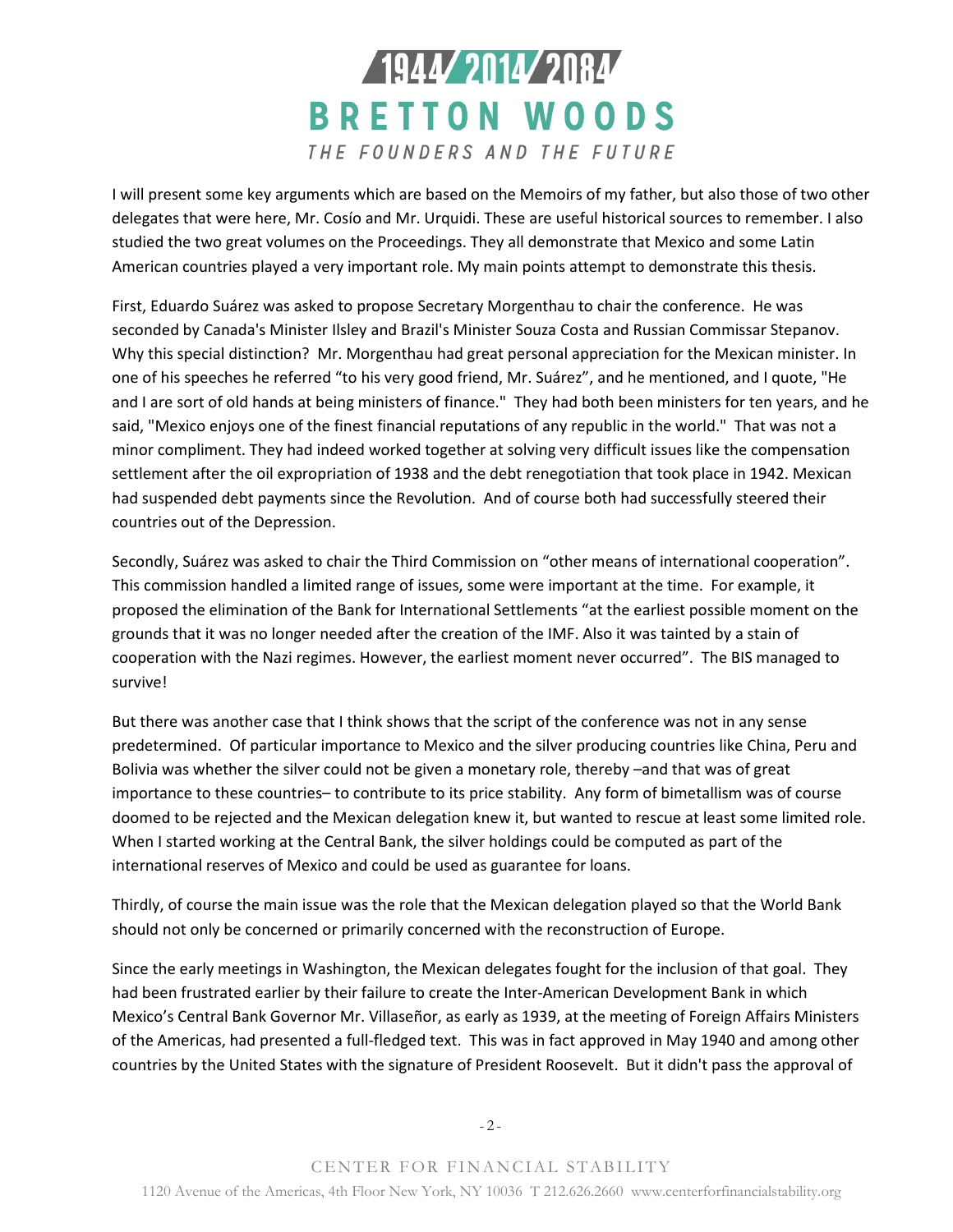

the Senate. However Harry White was involved in the works and therefore drew some inspiration in this idea for his proposal of the World Bank.

In the second commission, chaired by Keynes, Mexico presented on the first day as recorded in the memoirs of Suárez, Cosío, and Urquidi – a well-argued position that development should be included on equal footing with reconstruction. Mexico argued in the commission's meetings of July 11th that "In the very short run, reconstruction will be very urgent for the world as a whole, but in the long term, Mr. Chairman, before we are all dead if I may say so (a clear reference to one of Keynes' texts) development must prevail." Of course history proved them right. The first loans were made to Denmark and France. After the Marshall Plan came into effect development played the main role.

Keynes, who was a very strict chairman, hailed the proposal positively. A Norwegian proposal presented the same day did not meet the same approval. It was rejected out of hand, as my father recalls, because "it did not make sense". There were later some complaints about the heavy-handed way in which Keynes managed the commission. Nevertheless, he accepted the Mexican proposal and I quote from the transcripts, his text was, "The resources and facilities of the bank should be used exclusively, with equal, equitable consideration on projects for development and projects for reconstruction alike."

This of course demonstrates that those authors that have claimed that development issues were not discussed at Bretton Woods, were simply wrong.

Fourthly, governance and voting power to what we would now call emerging countries, were as important then as they are now. A very cohesive Latin American bloc which met to discuss together all the issues, made a proposal led by the Mexican delegates and very importantly by the delegate of Cuba, Luis Machado, that on the Executive Board of the organizations, besides the five chairs assigned to the victorious powers, two chairs should be assigned to the American republics. The arithmetic favored Latin America because out of the 44 participating countries, 19 were from Latin America.

As Suárez states in his memoirs, the Brazilian Minister Souza considered that this was not feasible because other regional groups would claim the same. In fact, the four Middle Eastern countries, at Egypt's proposal, sought an assigned chair for the Middle East but was rejected. The Latin American effort was won and this gave Latin America an exceptional governance role. In his memoirs Suarez comments that once the Latin American delegates were celebrating the result, the Brazilian minister, who had been very skeptical of the possibility of success, said: "of course, one of the chairs will have to be assigned to Brazil." With a certain amount of amusement the other delegates replied, "Well you might very likely get the chair but it will have to be through a voting process". Of course, given the fact that Brazil had one of the largest quotas they succeeded later on. But it was a result of a process.

The contribution of Mexico was the result of work that challenged the notion that "few delegations other than the United States, the United Kingdom, and Canada came equipped to make intellectual contributions to the Bank and Fund". This is a quote from one of the books written on the topic cited by Eric Helleiner. In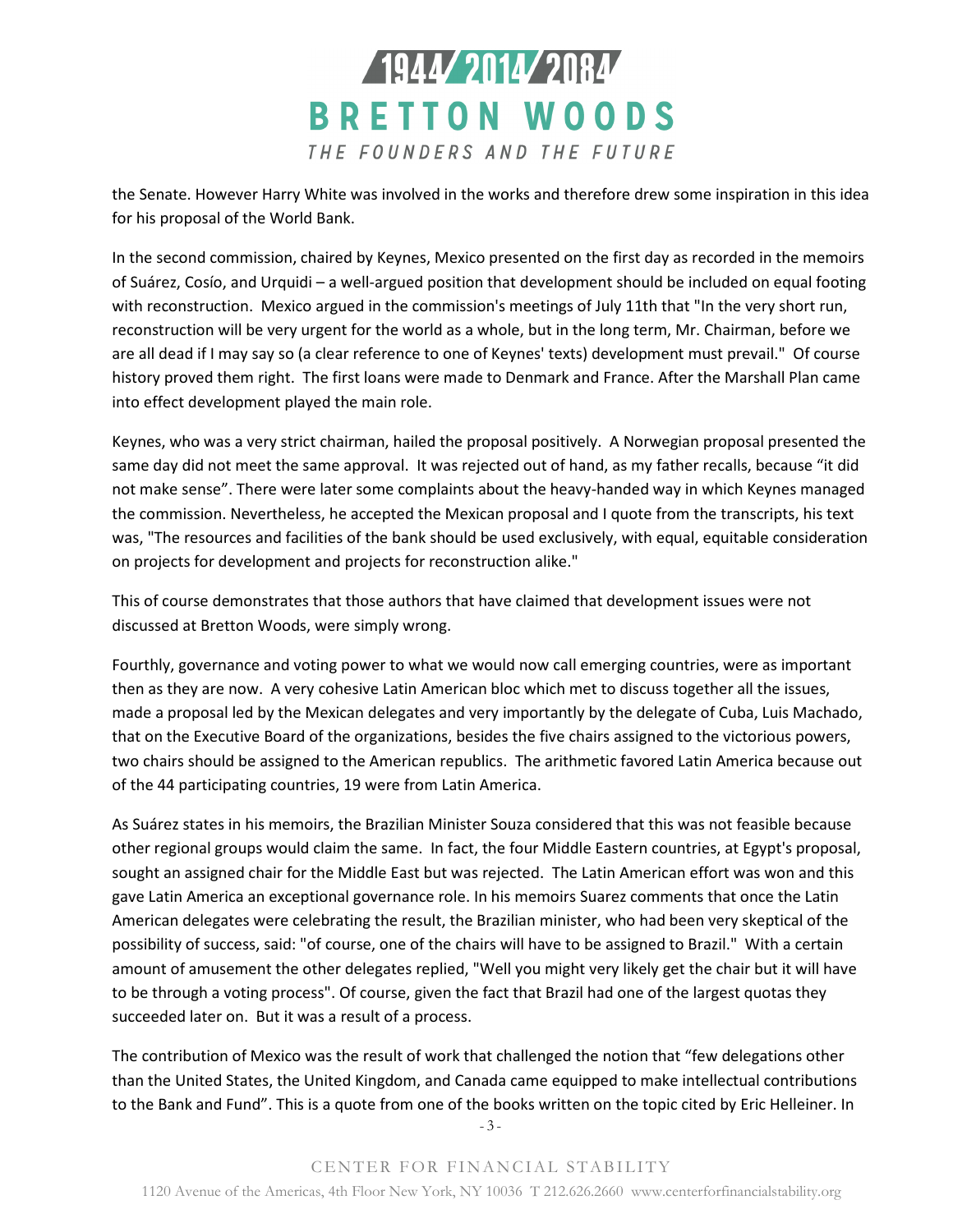## 1944 2014 2084 **BRETTON WOODS** THE FOUNDERS AND THE FUTURE

fact Mexico since 1942 had informally been given a first draft. Here there's an interesting anecdote. There had been intensive diplomatic activity. In June of 1942, there was a meeting of financial officials that took place in Washington related to the control of enemy assets in the continent. It happened that who was later to become the youngest delegate of the Mexican delegation at Bretton Woods, Victor Urquidi, a young graduate of the London School of Economics at a dinner in Washington, sat by Harry White. Harry White took a liking to him and told him to come to his office the following day and that he would give him one of the early drafts of the proposals, a confidential one. He told him "take it to your bosses". He was also aided by the fact that Mr. Espinosa de los Monteros, also later very active in the conference, had been as a student at Harvard a very close friend of Harry White.

Mexico immediately set up a high-level working group at the Bank of Mexico who really worked for two years on the analyses of proposals. Thus, Mexican delegates were able to participate actively in all the meetings that took place in Washington, particularly the May 1943 one. Mexico, of course participated to express support for the draft declaration.

It was a very well prepared delegation that played an active role. Possibly, I think some of the delegates might say even too much of an active role because they were really harping on some of the issues that were important for Mexico, such as silver. For example they also took an active role against a proposal that the three major countries could alone decide on a uniform change of the par values. Mexican view was that it had to be a stated majority. This view prevailed.

Let me mention that the Mexican delegates at Bretton Woods established a school, almost a tradition at the Central Bank of Mexico to participate actively in international monetary affairs. I will highlight one which is in line with the proposals at Bretton Woods. At the time of the Nairobi meeting, the idea was to create initially only a Ministerial Committee: the Interim Committee to deal with monetary affairs. Mexico made the proposal at the time that there should be also a Development Committee of the World Bank and the IMF. Thus there would be not only a ministerial committee for monetary affairs but also a development committee, like the dual twins of Bretton Woods, the IMF and the IBRD.

To conclude, I'm now mainly involved in pushing for a new stage of North American cooperation but I cannot avoid the temptation to touch on some of the future issues of international financial affairs because in the end, not much has changed. I will refer to a few very basic challenges:

After a brief heyday of international cooperation in 2008 the world I think has fallen back to "complacency and patchwork". Time in a sense will solve all the issues. It's clear that nobody's playing the role of real leader and lender of last resort. Witness the incapacity of the U.S. Congress to pass the quota reform. I think as discussed this morning there's a really very dangerous trend that Europe will be facing a lost decade as Latin America faced in the '80s. And Germany is playing a very limited role. It's probably one of the ironies of history that I think one should probably speak again of the "reconstruction role" for Europe. The World Bank intended to take care of that initially, but who will do it now?